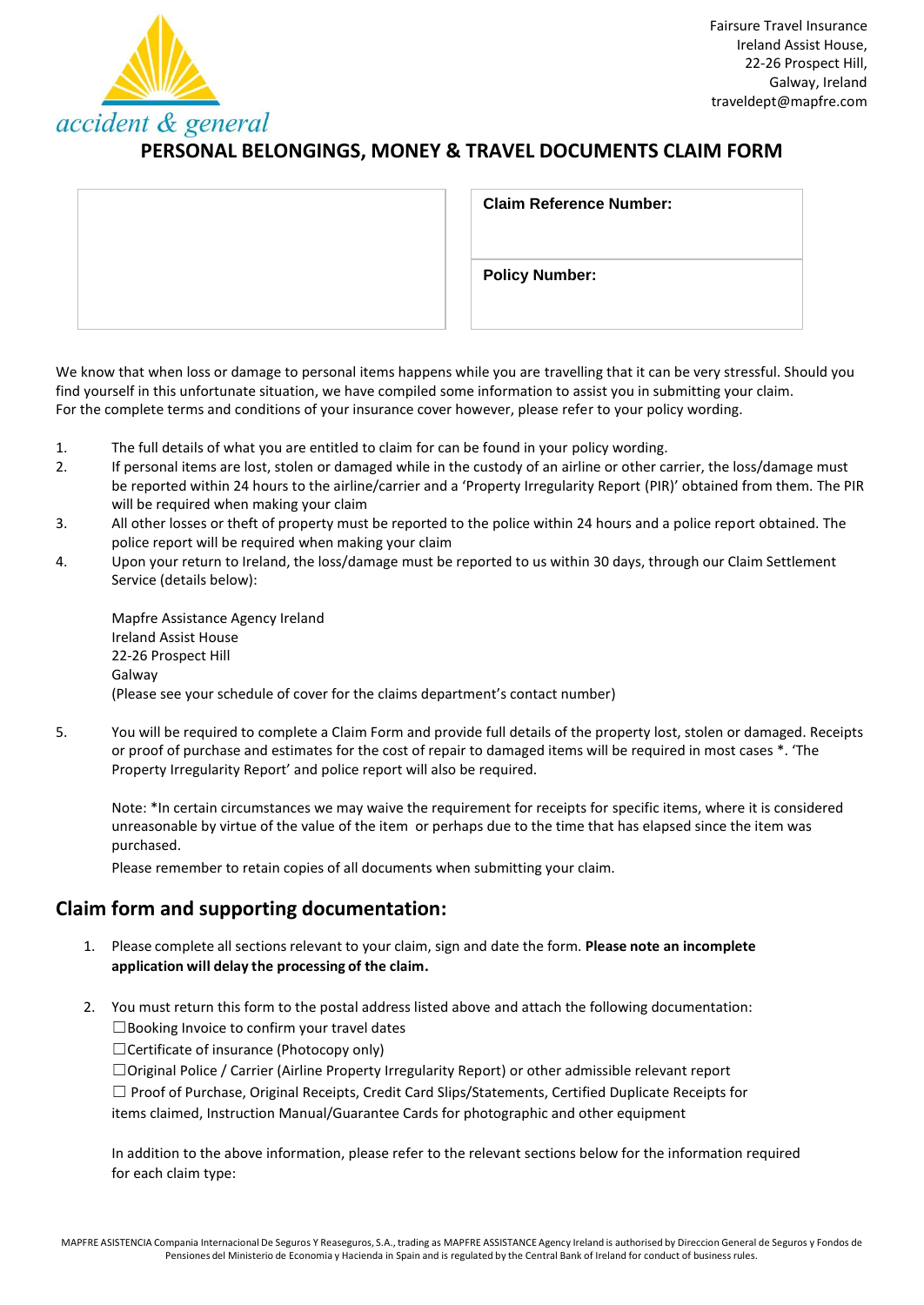### **Loss of luggage (whilst in the custody of the carrier)**

- $\Box$  Confirmation from the airline your luggage has been deemed irretrievably lost
- $\Box$  Copy of the claim form submitted to the carrier & their proposed settlement
- $\Box$  Baggage tags (if applicable)

#### **Loss or theft of Personal Money**

 $\Box$  Official bank letter confirming the date the debit/credit card was cancelled

 $\square$ Please provide substantiation of the cash claimed before the theft, ie provide evidence by way of withdrawal slip or bank statement confirming you had the amount of cash claimed when the theft occurred  $\square$ Please provide substantiation of cash claimed after the theft, ie how you replaced the stolen cash (whether it be by withdrawal, western union etc)

#### **Luggage delay on outbound journey**

☐Original receipts for emergency items purchased (payment is subject to original receipts being provided) □Confirmation from the carrier as to the date and time your luggage was returned

#### **Damage to luggage and/or personal belongings**

☐Repair Estimates for damaged Items - please note, all salvage to be retained until claim completed ☐Photos of damaged items

As the circumstance of each claim differs, on receipt of your claim form, it may be necessary for us to request additional information not outlined in the checklist above. **Failure to provide the above documentation may delay the processing of your claim.**

3. You must as part of the policy terms and conditions declare if you have any other insurance in force at the time of your claim (this includes any insurance which may have been provided in association with your bank account).

If you have any queries or require assistance in completing the claim form please do not hesitate to contact us. Please have your claim reference number to hand.

Yours sincerely,

**For and on behalf of Mapfre Assistance Agency Ireland Claims**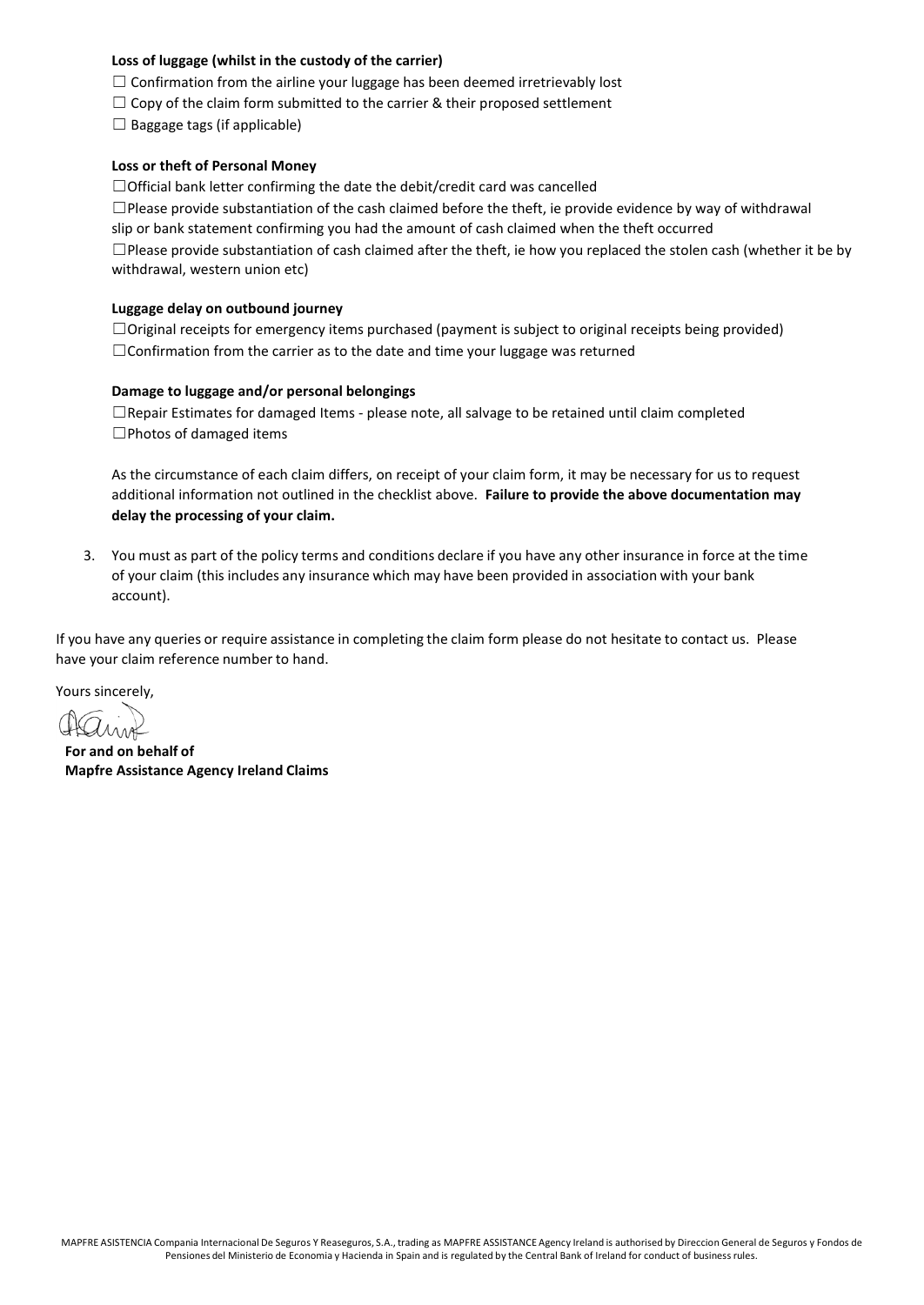

# **PERSONAL BELONGINGS, MONEY & TRAVEL DOCUMENTS CLAIM FORM**

### **Claim Reference Number:**

**Policy Number:**

(Please see first page of claim form for your reference)

(Please see first page of claim form for your policy number)

### **DATA PROTECTION**

We will ask you to provide some specific information regarding the medical condition or injury giving rise you your claim, and also regarding current or past medical conditions for you and, where relevant, for your fellow travellers close relatives or close business associate. We will only use sensitive information for the specific purpose you provide it, including to validate and administer your claim, and to provide the services described in the policy. This may include sharing with service providers, and of you have travelled outside the European Economic Area 'EEA', it may be necessary for us to transfer your data and share with service providers outside the EEA/ Further information about how data is used and shared can be found on our privacy policy o[n www.mapfreassistance.ie/gdpr.](http://www.mapfreassistance.ie/gdpr)

You must ensure that you only provide sensitive information amount other people where you have the consent or legal right to do so.

## **Do you provide your consent for such use, transfer and sharing of the data you provide?**

Note, if you do not wish to provide consent, this prevents us from providing cover under the policy and we are hereby released from any liability for your claim.

## **SECTION A CLAIMANT DETAILS** Title: Gender: Forename: Surname: Surname: Surname: Surname: Surname: Surname: Surname: Surname: Surname: Surname: Surname: Surname: Surname: Surname: Surname: Surname: Surname: Surname: Surname: Surname: Surname: Surname: Surname: Surna Date of Birth:  $\qquad \qquad \qquad$  Date of Birth: Address: Note and the Mumber: Note and the Mumber: Home Phone Number: Work Phone Number: Mobile Number: Email Address: **TRIP DETAILS** Tour operator: Booking agent: Destination:  $\begin{vmatrix} \cdot & \cdot & \cdot \\ \cdot & \cdot & \cdot \\ \cdot & \cdot & \cdot \end{vmatrix}$  Date trip booked: Departure date:  $\qquad \qquad$  |  $\qquad \qquad$  Return date:

## **SECTION B**

### **ANY OTHER INSURANCE DETAILS:**

Travel Insurance policy? YES □NO□

Insurance with your bank account / bank card? YES  $\Box$  NO $\Box$ 

Any other insurance policy which may cover this loss? YES  $\Box$  NO $\Box$ 

If Yes to any of the above, please provide Company Name & Policy Number:

## **PREVIOUS CLAIMS HISTORY:**

Have you made ANY insurance claim in the past 3 years? (If yes, please provide details below) YES/NO

| Year | <b>Type Of Claim</b> | <b>Amount Claimed</b> | Company |
|------|----------------------|-----------------------|---------|
|      |                      |                       |         |
|      |                      |                       |         |

**DECLARATION:** Insurers and their agents share information to prevent fraud and for underwriting purposes. This document, information provided when taking out the Policy and relevant facts form the basis of your claim and may be shared or used for

MAPFRE ASISTENCIA Compania Internacional De Seguros Y Reaseguros, S.A., trading as MAPFRE ASSISTANCE Agency Ireland is authorised by Direccion General de Seguros y Fondos de Pensiones del Ministerio de Economia y Hacienda in Spain and is regulated by the Central Bank of Ireland for conduct of business rules.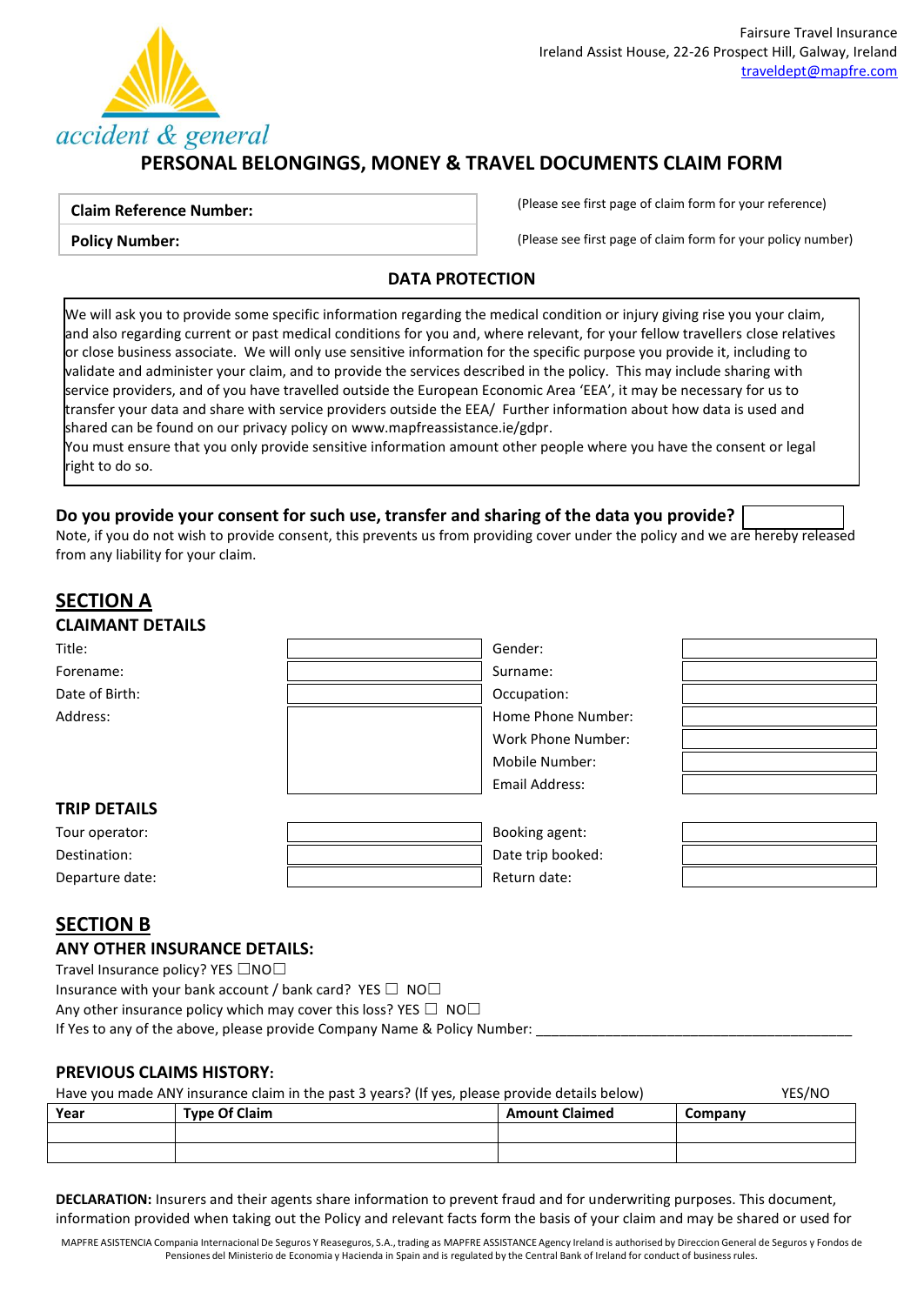audit purposes. It is a criminal offence to make a fraudulent claim. We investigate all cases and any person suspected of fraud is reported to the Police/Gardai with whom we always cooperate in effecting a prosecution. I/We understand that you may seek information from other insurers and third parties to check that the information provided above is truthful and that details of this claim can be used for audit and fraud prevention purposes. I/We understand that you may request information from medical providers abroad in relation to a claim where medical advice was sought. I/We declare that to the best of my/our knowledge and belief that all the information I/We have given is correct. I/We have not withheld any information connected with this incident and agree to provide any further information or documentation as may be required. I understand that the insurer does not admit liability by the issue of this form.

#### **ALL PERSONS CLAIMING MUST SIGN BELOW:**

| Name (please print) | Signature | <b>Date</b> |
|---------------------|-----------|-------------|
|                     |           |             |
|                     |           |             |
|                     |           |             |

\_\_\_\_\_\_\_\_\_\_\_\_\_\_\_\_\_\_\_\_\_\_\_\_\_\_\_\_\_\_\_\_\_\_\_\_\_\_\_\_\_\_\_\_\_\_\_\_\_\_\_\_\_\_\_\_\_\_\_\_\_\_\_\_\_\_\_\_\_\_\_\_\_\_\_\_\_\_\_\_\_\_\_\_\_\_\_\_\_\_\_\_\_\_\_\_\_\_\_\_\_\_\_\_\_ \_\_\_\_\_\_\_\_\_\_\_\_\_\_\_\_\_\_\_\_\_\_\_\_\_\_\_\_\_\_\_\_\_\_\_\_\_\_\_\_\_\_\_\_\_\_\_\_\_\_\_\_\_\_\_\_\_\_\_\_\_\_\_\_\_\_\_\_\_\_\_\_\_\_\_\_\_\_\_\_\_\_\_\_\_\_\_\_\_\_\_\_\_\_\_\_\_\_\_\_\_\_\_\_\_ \_\_\_\_\_\_\_\_\_\_\_\_\_\_\_\_\_\_\_\_\_\_\_\_\_\_\_\_\_\_\_\_\_\_\_\_\_\_\_\_\_\_\_\_\_\_\_\_\_\_\_\_\_\_\_\_\_\_\_\_\_\_\_\_\_\_\_\_\_\_\_\_\_\_\_\_\_\_\_\_\_\_\_\_\_\_\_\_\_\_\_\_\_\_\_\_\_\_\_\_\_\_\_\_\_ \_\_\_\_\_\_\_\_\_\_\_\_\_\_\_\_\_\_\_\_\_\_\_\_\_\_\_\_\_\_\_\_\_\_\_\_\_\_\_\_\_\_\_\_\_\_\_\_\_\_\_\_\_\_\_\_\_\_\_\_\_\_\_\_\_\_\_\_\_\_\_\_\_\_\_\_\_\_\_\_\_\_\_\_\_\_\_\_\_\_\_\_\_\_\_\_\_\_\_\_\_\_\_\_\_

## **SECTION C INCIDENT DETAILS**

Is this claim for: Delayed Baggage ☐ Personal Effects☐ Cash ☐ Passport ☐

Please give full details of circumstances surrounding the incident and its discovery: \_\_\_\_\_\_\_\_\_\_\_\_\_\_\_\_\_\_\_\_\_\_\_\_

| Date and time of incident                                              |  |
|------------------------------------------------------------------------|--|
| Date and time property last seen                                       |  |
| Exact location of items when incident occurred                         |  |
| When and by whom was the loss/damage discovered:                       |  |
| Was the incident reported to a relevant authority?                     |  |
| If YES, to whom was the incident reported?                             |  |
| <b>Delayed Baggage</b>                                                 |  |
| Date and time baggage returned to you                                  |  |
| Cash claims                                                            |  |
| Please confirm the amount of money brought on holiday                  |  |
| Please confirm the amount of money lost or stolen                      |  |
| Please outline your Home Insurance provider and policy number: _______ |  |
| Have you received payment from any other source?                       |  |
| Do you intend to pursue this claim through any other source?           |  |
| Signed:                                                                |  |
|                                                                        |  |
| <b>SECTION D</b>                                                       |  |

### **(NB Payment cannot be issued unless all below details are provided)**

| Bank Name and Branch:  |                     |                 |  |  |
|------------------------|---------------------|-----------------|--|--|
| Account Holder's Name: |                     | Account Number: |  |  |
| Sort code:             | <b>IBAN Number:</b> |                 |  |  |